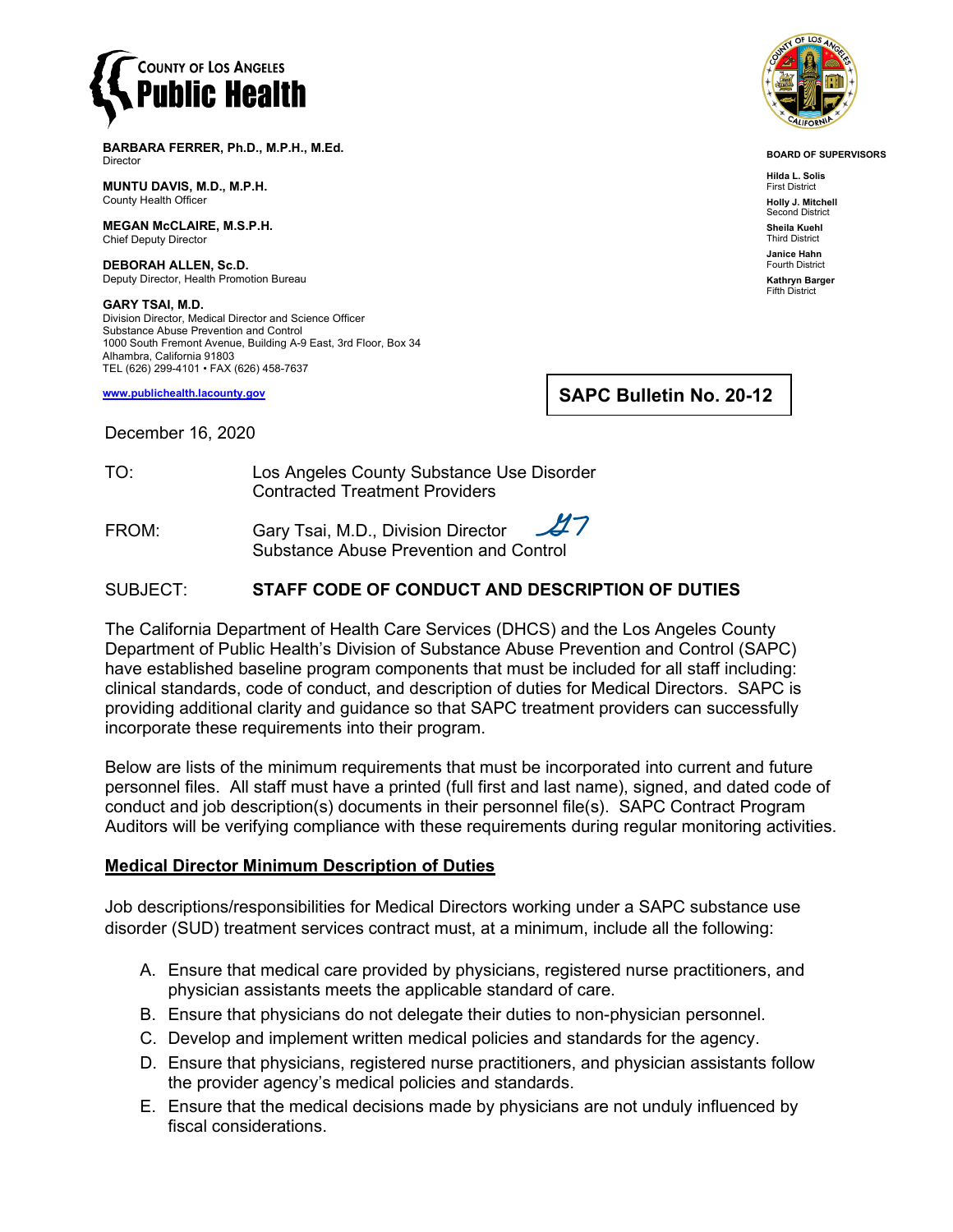- F. Ensure that the provider agency's Licensed Practitioners of the Healing Arts (LPHAs), including physicians, are adequately trained to perform diagnosis of SUDs for clients and determine medical necessity for treatment.
- G. Ensure that the provider agency's physicians are adequately trained to perform other physician duties, as outlined in the most current version of SAPC's Substance Use Disorder Treatment Services Provider Manual and in accordance with all relevant State and federal regulations.
- H. The SUD Medical Director may delegate his/her responsibilities to a physician consistent with the provider's medical policies and standards; however the SUD Medical Director shall remain responsible for ensuring all delegated duties are properly performed.
- I. Ensure that treatment is conducted in accordance with the standards and policies listed in the most current version of SAPC's Substance Use Disorder Treatment Services Provider Manual.
- J. Initially review all provider agency treatment policies and procedures to confirm medical appropriateness and to address and prevent fraud, waste and abuse.
- K. Ensure LPHAs receive a minimum of five (5) hours of Continuing Education Units (CEU) related to addiction medicine each fiscal year.

## **Employee Code of Conduct**

All treatment provider agencies must establish written code of conduct for employees, including clinical, medical, intern, and volunteer staff, and must include at a minimum the following:

- A. Prohibition of the use of drugs and/or alcohol during working hours.
- B. Prohibition of social/business relationship with clients or their family members for personal gain.
- C. Prohibition of sexual contact with clients.
- D. Avoidance of any conflict of interest.
- E. Prohibition on providing services beyond applicable scopes of practice.
- F. Prohibition on discrimination against clients and/or staff.
- G. Protection against sexual harassment and verbal and physical threats and abuse from clients, family members, and/or other staff.
- H. Protection of client confidentiality.
- I. Requirement to cooperate with complaint investigations.
- J. Requirement to cooperate with audits, evaluation, reviews, and all other compliance activities.
- K. Requirement to respond to requests and inquiries from the County properly and in a timely manner.
- L. Commitment to preventing fraud, waste and abuse.
- M. Assurance that services are provided as described in the most current version of SAPC's Substance Use Disorder Treatment Services Provider Manual.
- N. Required to inform all clients of their rights and privileges.